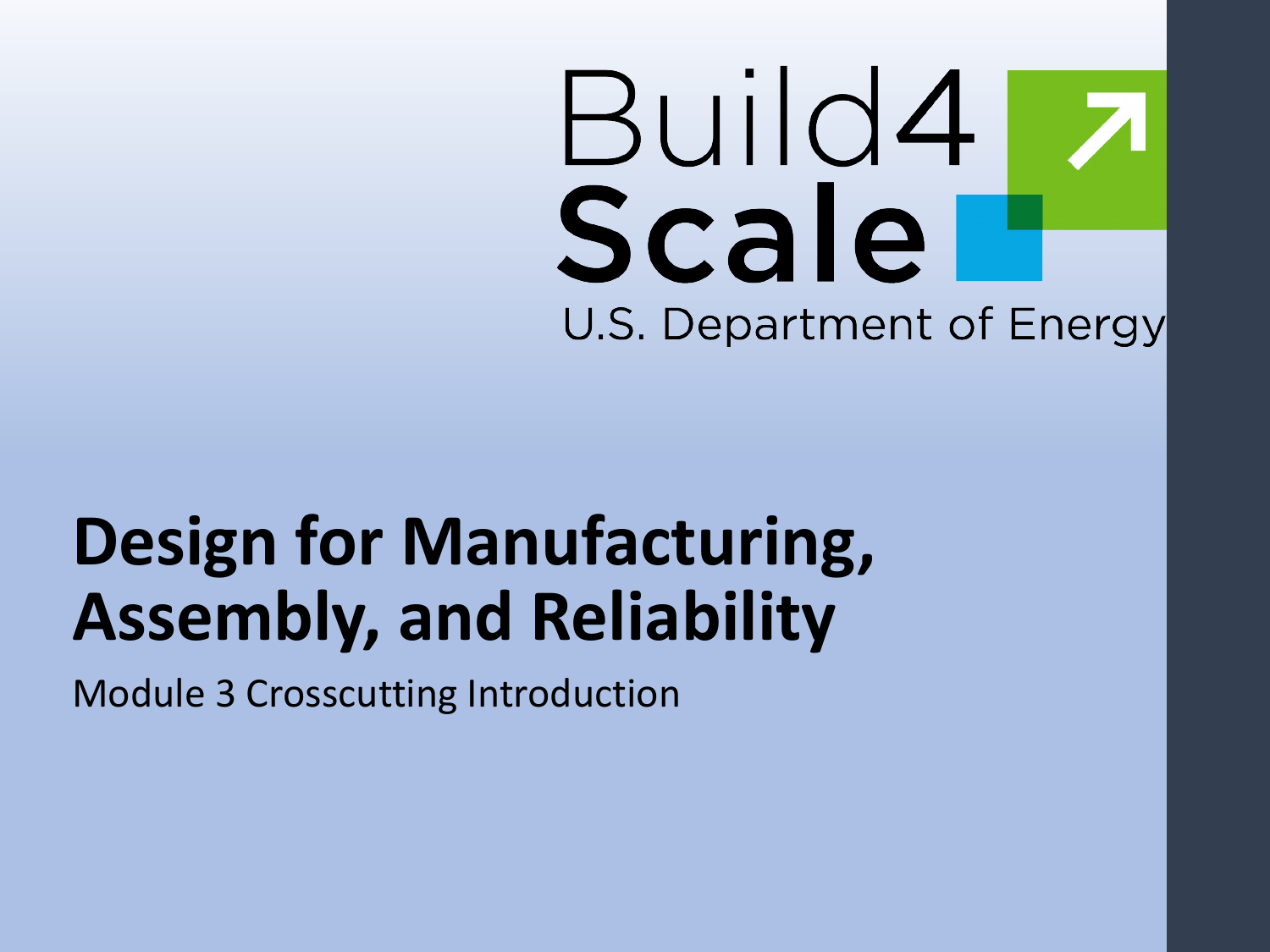### **Motivation**

*Why is this module is important?*

 $\Box$  Now that you have a detailed design that comprises a bill of materials (BOM) and a bill of process (BOP), it is time to refine your plan

 $\Box$  Decisions made at this point in the process will determine the overall cost and quality of your product

*You don't want to get this wrong!*

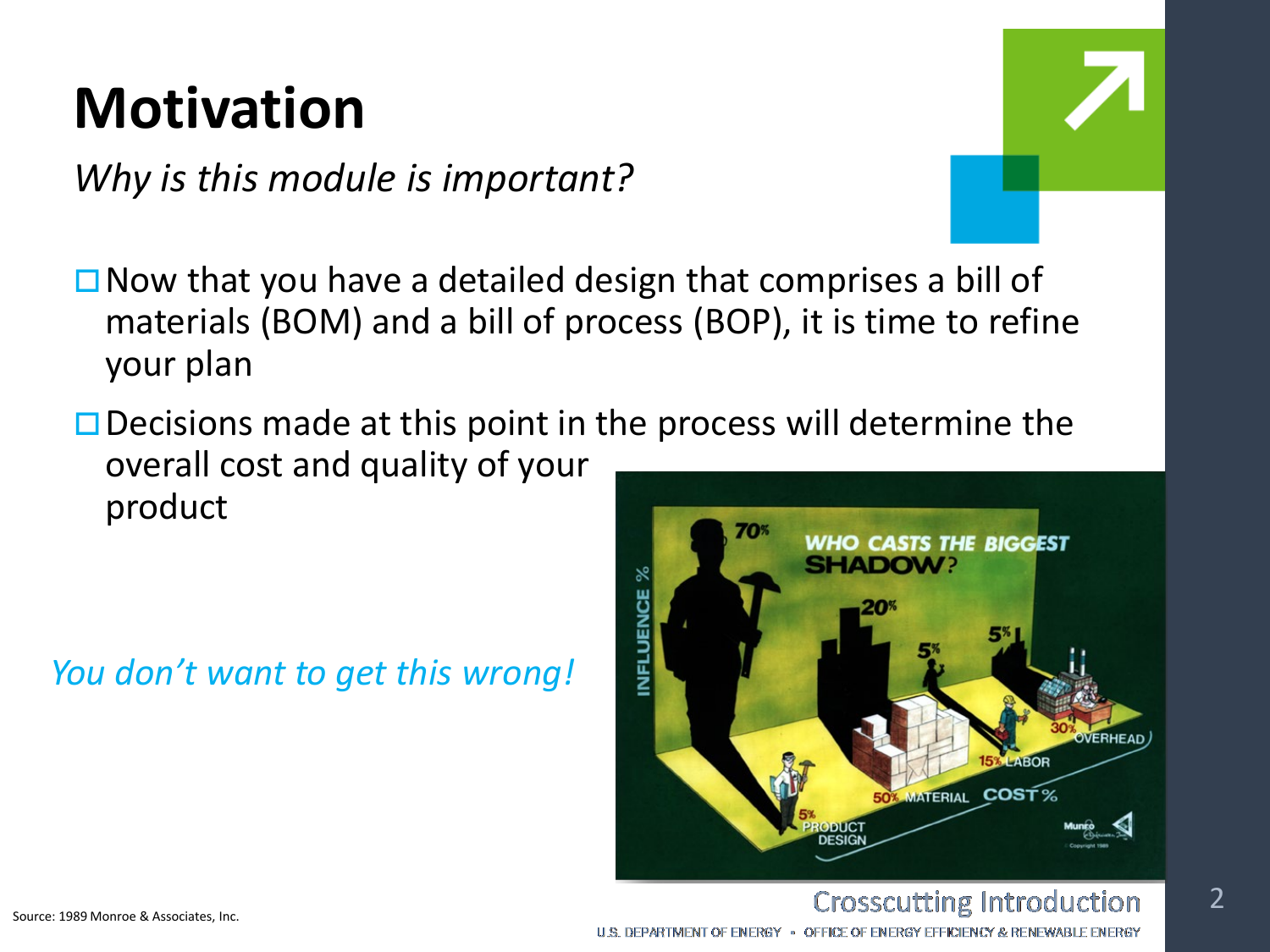### **Module 3 Outline**

**□ What this module covers** 

 $\square$  Why this is important



#### **Crosscutting Introduction** U.S. DEPARTMENT OF ENERGY . OFFICE OF ENERGY EFFICIENCY & RENEWABLE ENERGY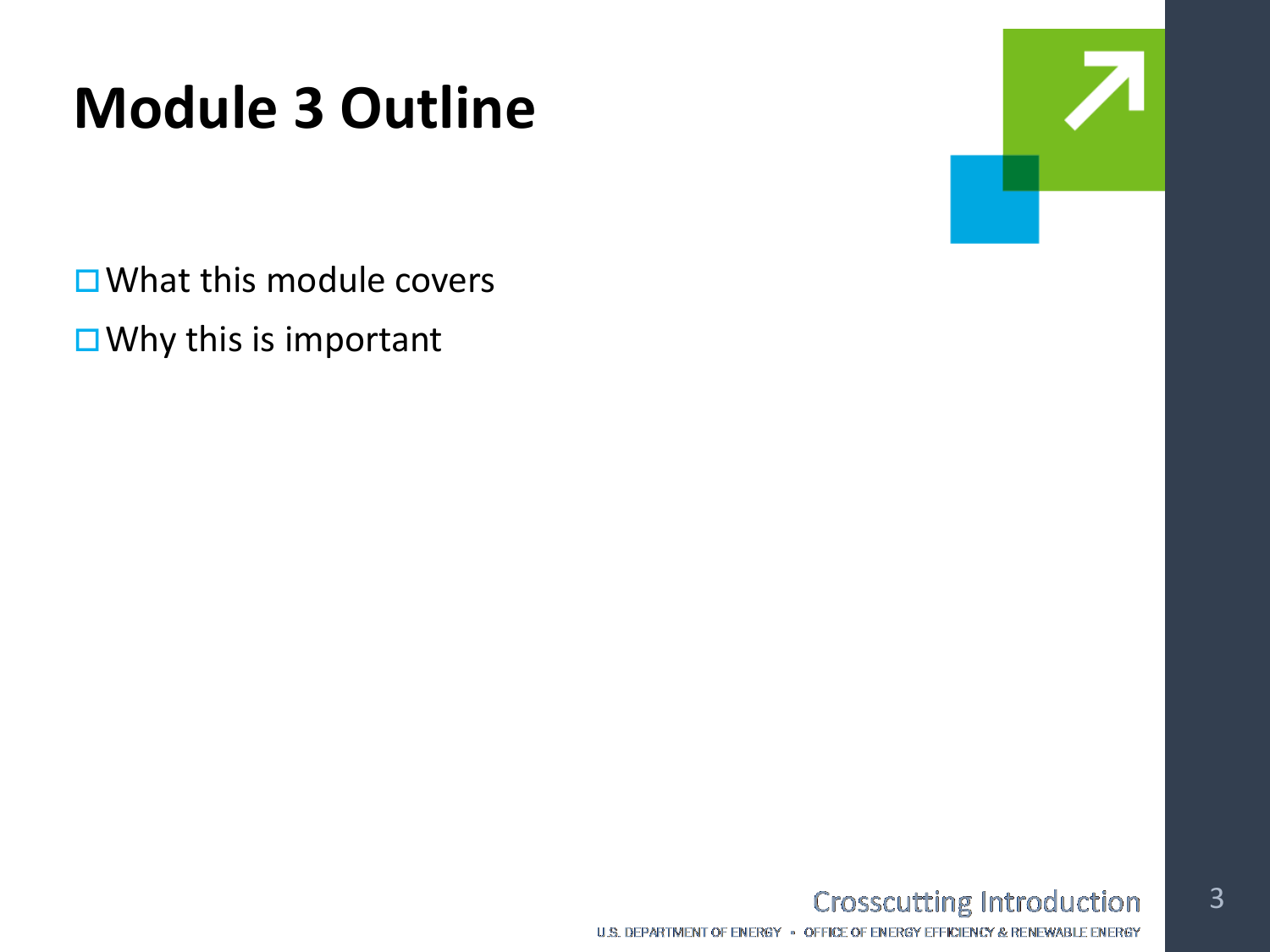# **The Right Design Decisions**

*Materials and cost*

 $\square$  Businesses that get the cost equation wrong will fail

- —**Module 3A** provides tools to help you determine the investment and product cost implications of alternative decisions
- —It is important to understand the cost implications of the alternative decisions you are making as you scale your product

□ Poor materials-selection decisions can break your product

- —**Module 3B** gives an overview of materials and their associated properties
- —It is critical that you understand the different kinds of materials that are available and the properties that will help you determine if these materials will meet your design requirements
- —This module also covers the interaction between the design, materials, and manufacturing processes (if you do this wrong, you derail your development efforts)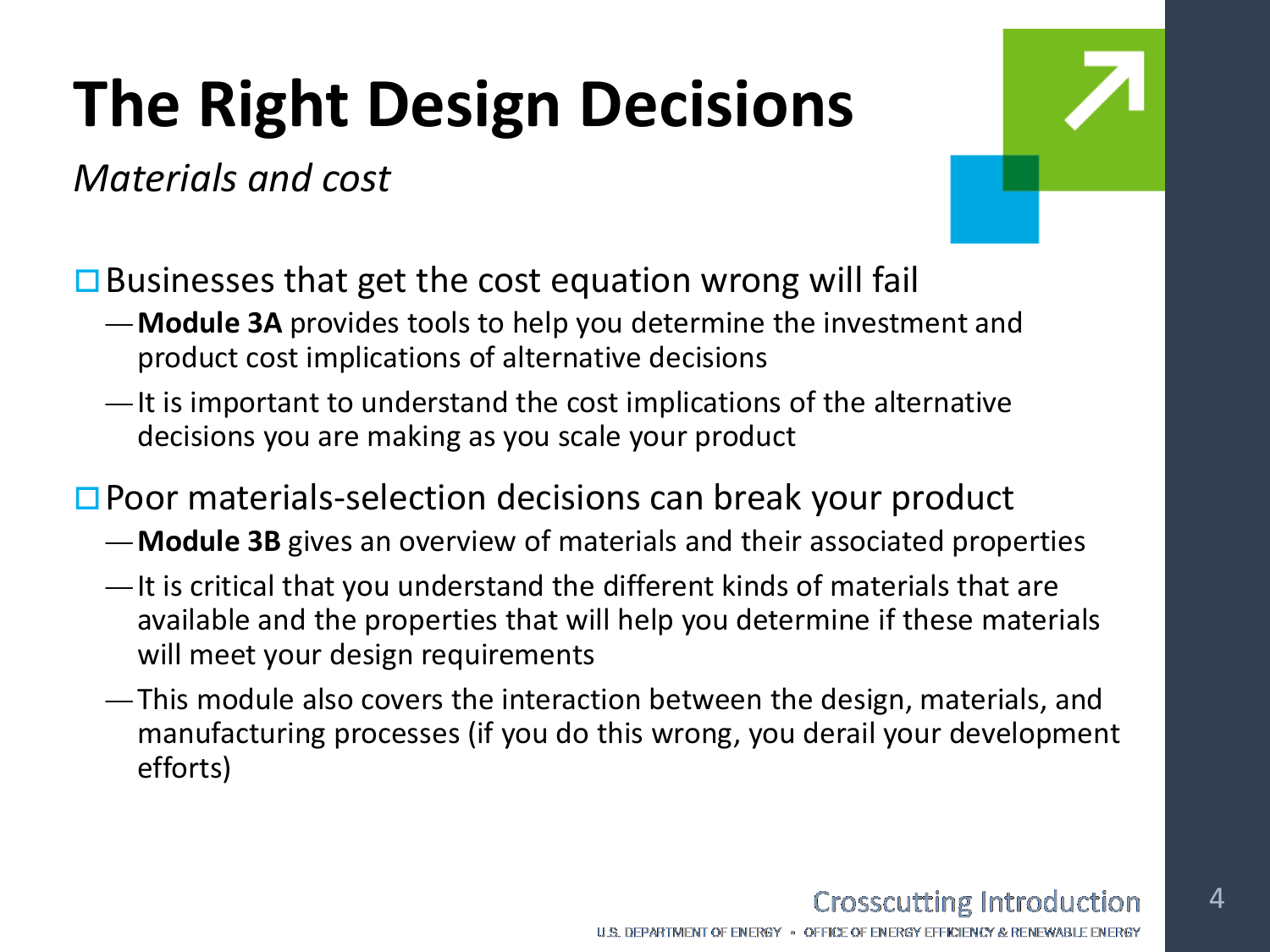# **The Right Design Decisions**

*Manufacturing*

- $\Box$  The manufacturing process will determine the quality and cost of your product
	- —**Module 3C** provides the capabilities, costs, and investments necessary for alternative manufacturing processes
	- —While the market, design, and materials will determine which manufacturing process you use, the selection of that process will also affect some aspects of the design and cost
- $\Box$  Product designs must be tailored to the proposed production process to ensure that products are made at high quality and low cost
	- —**Module 3D** provides tools to help you improve your design for **manufacturing and assembly** (DFMA)
	- —**Design for manufacturing** (DFM) can ensure that you don't have to make costly changes in your design at later stages
	- —**Design for assembly** (DFA) guidelines help you reduce the number of parts, and decrease assembly time and cost The Supersection Crosscutting Introduction 5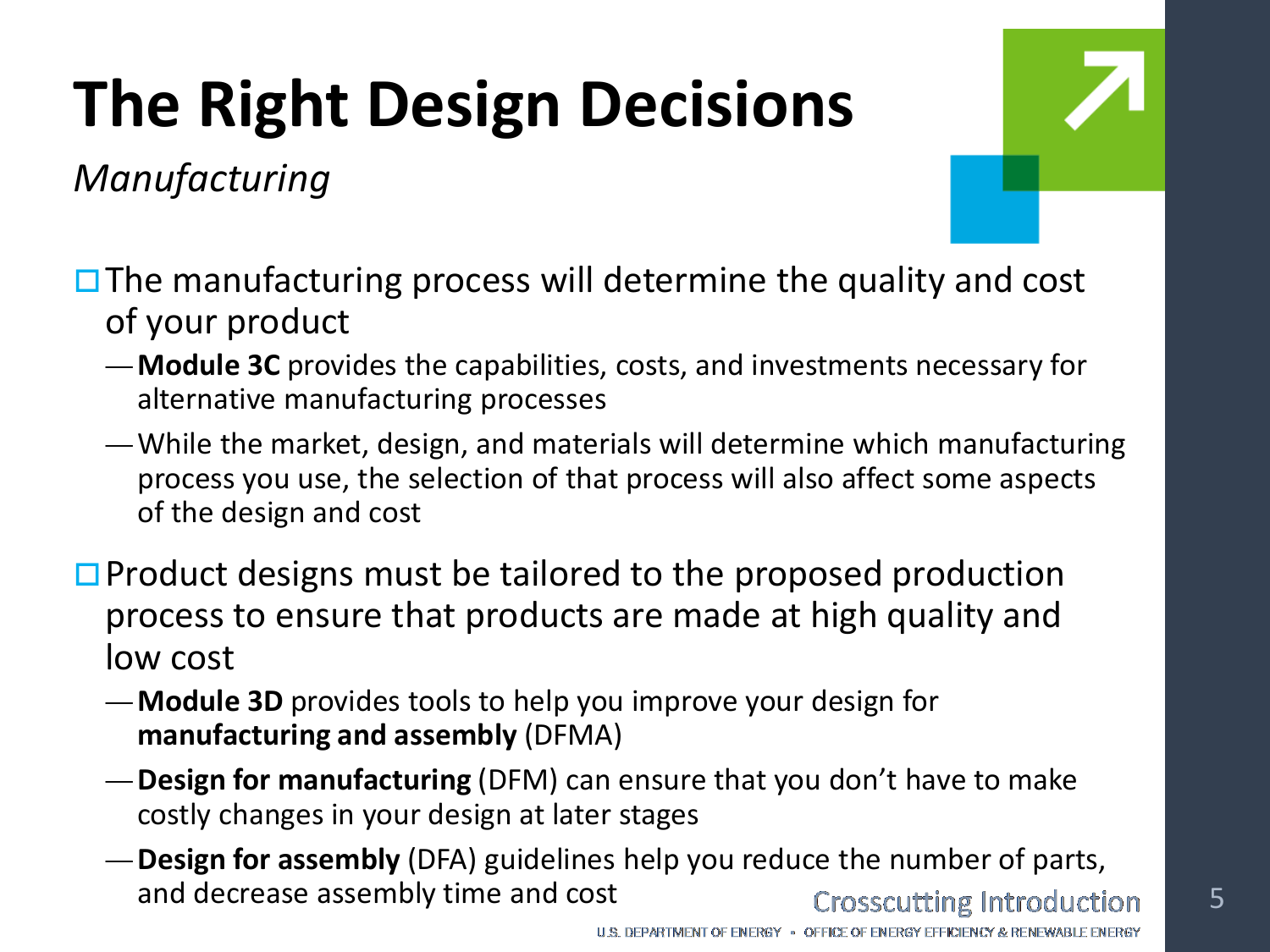# **The Right Design Decisions**

*Reliability and performance*



- $\Box$  Ensuring that your design decisions translate into long-lasting products is critical for business success
	- —**Module 3E** covers tools you'll need to ensure that constituent components and the overall product are reliable and meet customer needs and requirements
	- —**Module 3F** introduces how to design and fabricate electronic components that meet customer needs and provide robust performance

*No customer wants the product they have purchased to fail, ever, much less, prematurely*



6